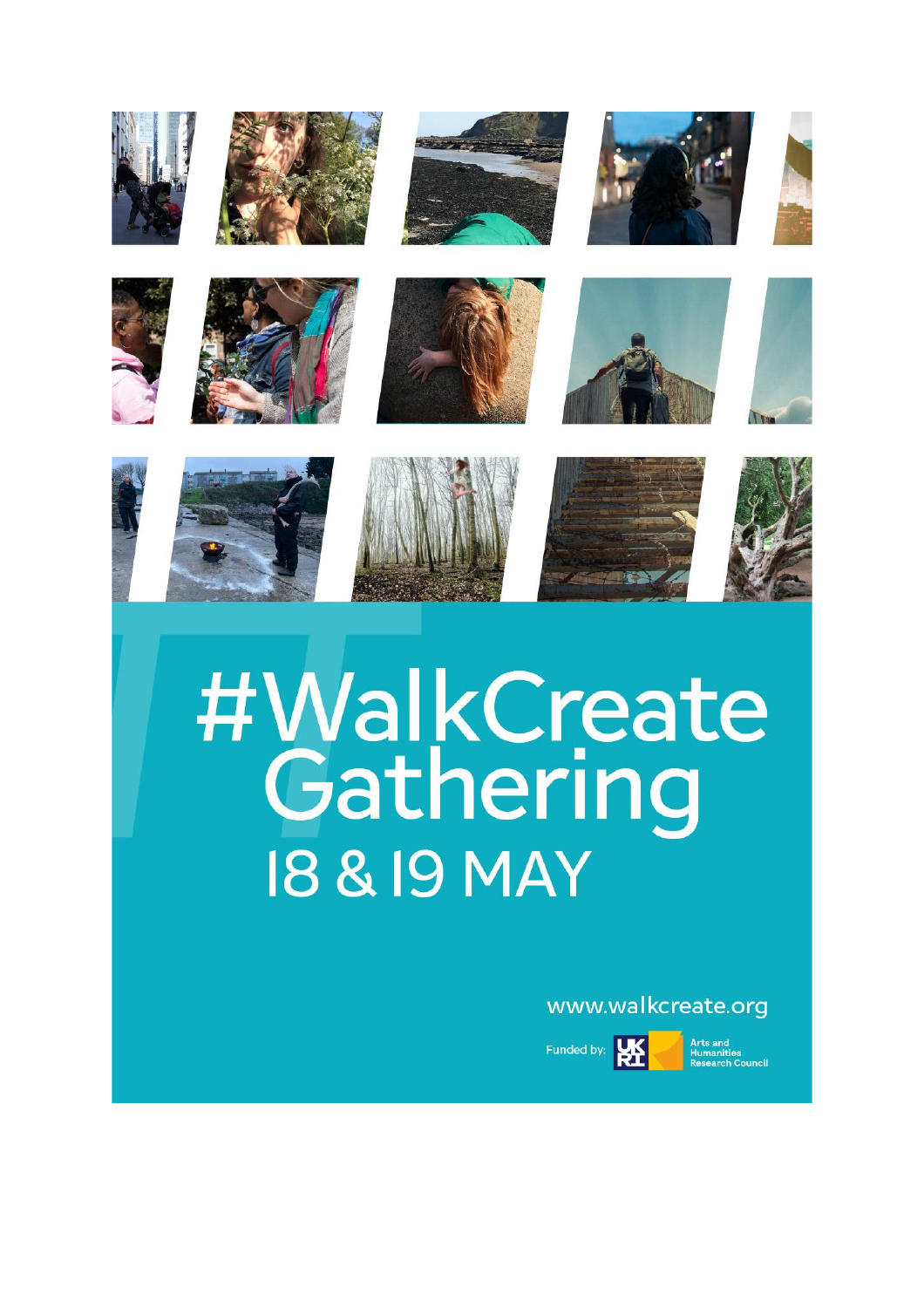# Day 1

## Museum of London Archaeology (MOLA), Mortimer Wheeler House, London Wednesday 18 May: 9.30am-5.30pm

Focusing on creative walking experiences Day 1 is aimed at professionals and volunteers who deliver walks as well as arts, culture and heritage workers who are interested in engaging wider and more diverse publics in their activity through walking work. Accessibility is a priority for us, so attendees can also experience indoor artworks designed for those who may not be able to walk. Tickets can be booked for the morning and the afternoon, if you'd like to attend the full day then please book both separately.

#### Venue Access Information:

The meeting room at Mortimer Wheeler House is a large space with chairs and tables. It is on the ground floor of the building with level access from the street. A small, quiet, rest room is available for delegates use on the ground floor near to the meeting room. Fully accessible toilets are available.

## 9.30 - 10.00 - Registration + refreshments

## 10.00 - 10.30 - Introductions, project overview & key findings: #WalkCreate Team

#### Access Information:

Participants can be seated or stand if they prefer. We will use projected slides on a screen in the meeting room space as a presentation aid. Speakers will be presenting live in the room.

#### 10.45 - 12.00 - The Walkbook walkshops (outdoors)

In the morning sessions the #WalkCreate team will introduce the project and highlight some key findings from our two strands, 'Walking Publics' and 'Walking Arts'. This will be followed by some outdoor creative walking taster walkshops led by the research team.

#### Research team biographies:

Dee Heddon, Principal Investigator on Walking Publics / Walking Arts (WP/WA), is a Professor of Theatre Studies at the University of Glasgow and has a longstanding personal and professional interest in walking and arts.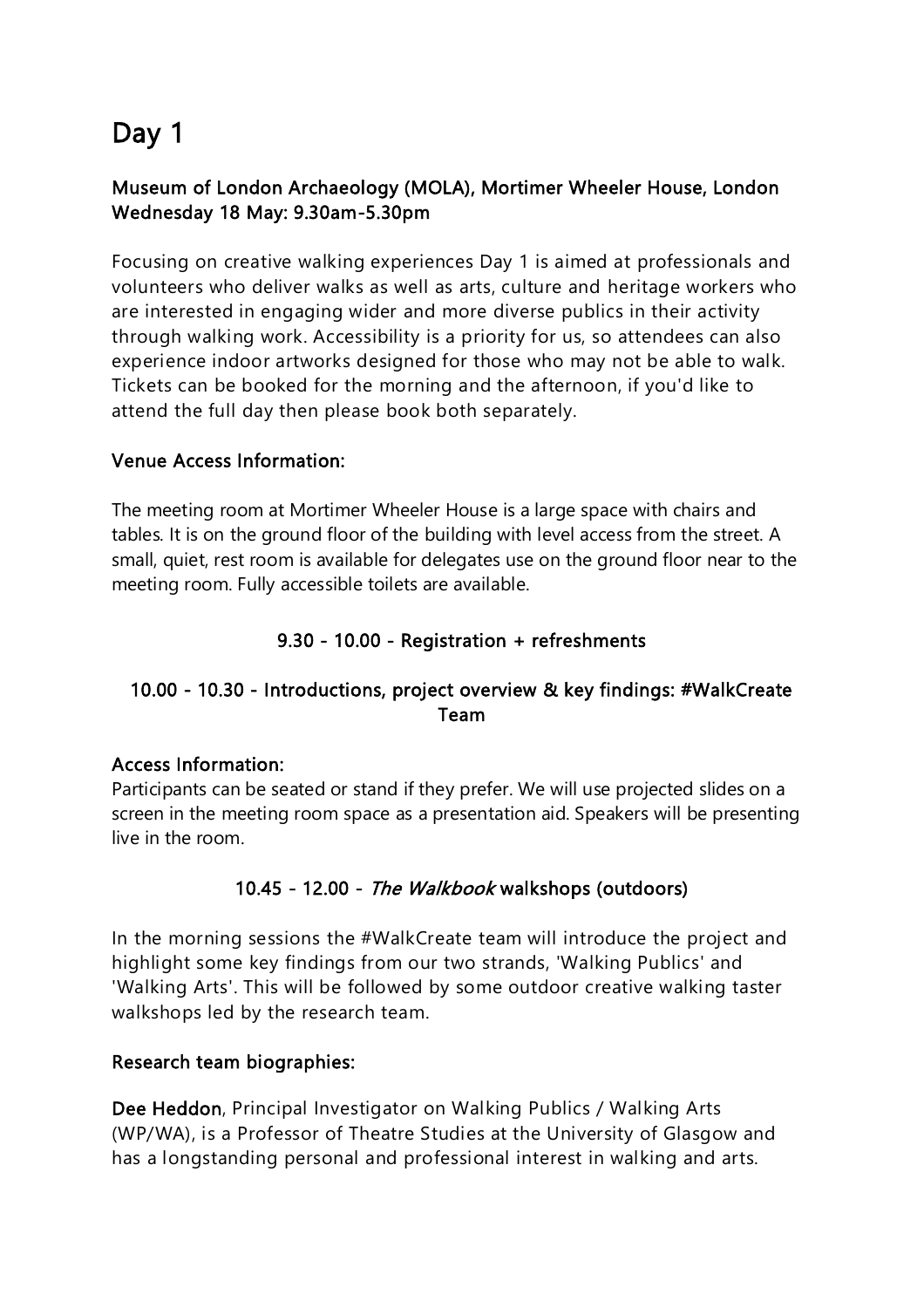Maggie O'Neill Co-Investigator on WP/WA, is Professor of Sociology at UCC and her research focuses on creative, participatory, mobile and arts based biographical methods, working with communities to create change.

Clare Qualmann, Co-Investigator on WP/WA, is Associate Professor at UEL and an artist/researcher whose work focuses on participatory, site specific, and experimental modes of contemporary creative practice, often using walking.

Morag Rose, Co-Investigator on WP/WA, is a walking artist-activist-academic, founder of psychogeographical collective The LRM (The Loiterers Resistance Movement) and a human geography lecturer at the University of Liverpool.

Harry Wilson, Research Associate on WP/WA, is an artist-academic based in Dundee whose research focusses on live art and performance, photography, and new media through creative practice-research.

#### Access Information:

Short walks of no more than 1.5 kilometres total distance on level terrain with surfaces including paving slabs, asphalt paths and short grass. Some dropped kerbs at road crossing points. Where there are grassy areas there will be alternative routes over hard surfacing very close by. Benches and regular opportunities to rest.

#### 12.15 - 13.00 - Lunch

#### 13.00 - 14.30

#### Walkshop 1: Sheffield Environmental Movement and Jenson Grant

Join Maxwell Ayamba (Sheffield Environmental Movement) and Jenson Grant (artist) for an exploration of air pollution indicators in the local area looking in detail at the lichen in Shoreditch Park. They will introduce their project combining Citizen Science and participatory arts methods, and will use OPAL air survey field guides to support a group investigation.

#### Biographies:

Maxwell Ayamba is a journalist, academic and founder of the Sheffield Environmental Movement (SEM). SEM's ethos is to work with Black Asian, Minority Ethnic and Refugees (BAMER) communities and environmental organisations to ensure everyone has a clean healthy environment and access to open green spaces such as parks that promote a good quality of life.

Jenson Grant is a digital media artist based in Sheffield. His work combines academic research, drama, and digital artforms to connect with communities. He has worked extensively with artists, organisations and communities across South Yorkshire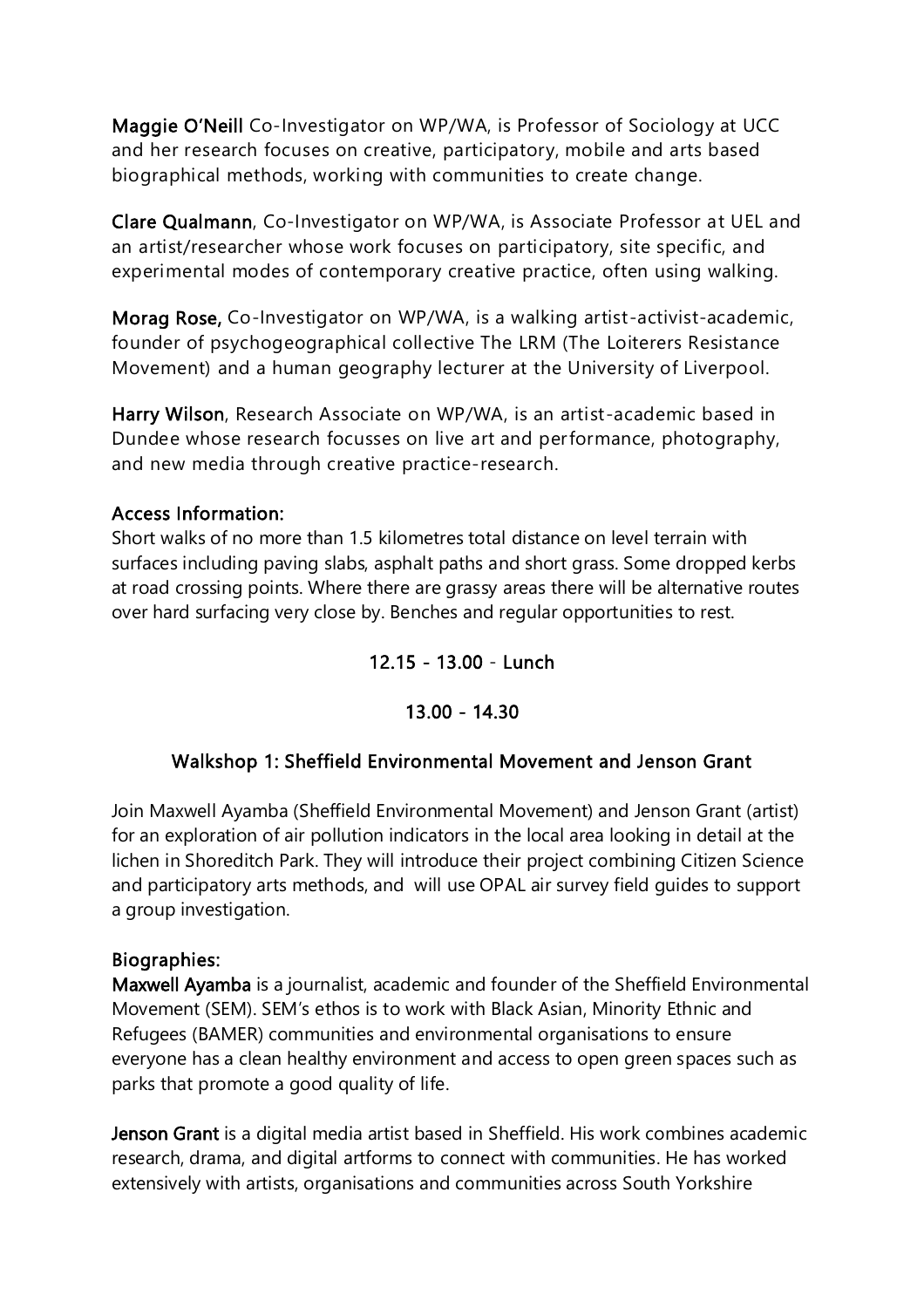including, residents in social housing, people with mental health issues, BME communities and homeless young people.

#### Access Information:

Short walk of no more than 1.5 kilometres total distance on level terrain with surfaces including paving slabs, asphalt paths and short grass. Some dropped kerbs at road crossing points. Where there are grassy areas there will be alternative routes over hard surfacing very close by. Benches and regular opportunities to rest.

# Walkshop 2: Areej Kaoud with Arts Canteen

Experience Areej Kaoud's #WalkCreate commission *Intimate Distance* a sound walk and series of play performances that explore nearness, closeness and togetherness in times of social distancing. Passing batons, balls, words and images from person to person, this playful walk draws on Kaoud's want to re-negotiate contact and interaction post pandemic restrictions.

#### Biography:

Areej Kaoud is a Palestinian visual artist raised in Gaza, Palestine and Sharjah, UAE. Her practice draws on her interest in disastrous scenarios and creating narratives. Kaoud's practice incorporates text, sound, performance and installation to comment on emergency provisions and their enactment.

#### Access Information:

A short walk of no more than 1 kilometre total distance on level terrain with surfaces including paving slabs, asphalt paths and short grass. Vocal exercises are accessible to all. Game performances on grass include ball throwing and passing the baton, these can be experienced from park paths/hard surfaces. Where there are grassy areas, the ground can be unlevel, but there will be alternative routes over hard surfacing very close by. Benches available whilst walking and listening to the sound piece. Regular opportunities to rest available in the park.

## Walkshop 3: Louise Ann Wilson, Walks to Remember: 'With Memory I was There' (indoors)

Join artist Louise Ann Wilson to create a memory-map of a walk to remember. Your walk to remember could be a springtime or winter walk… a walk in a garden, on a mountain or in a city… a walk to your favourite place or a place you never thought you'd reach!... Your map might include stopping places, viewing places, picnic places, lying-down places or crying, laughing or recovery places…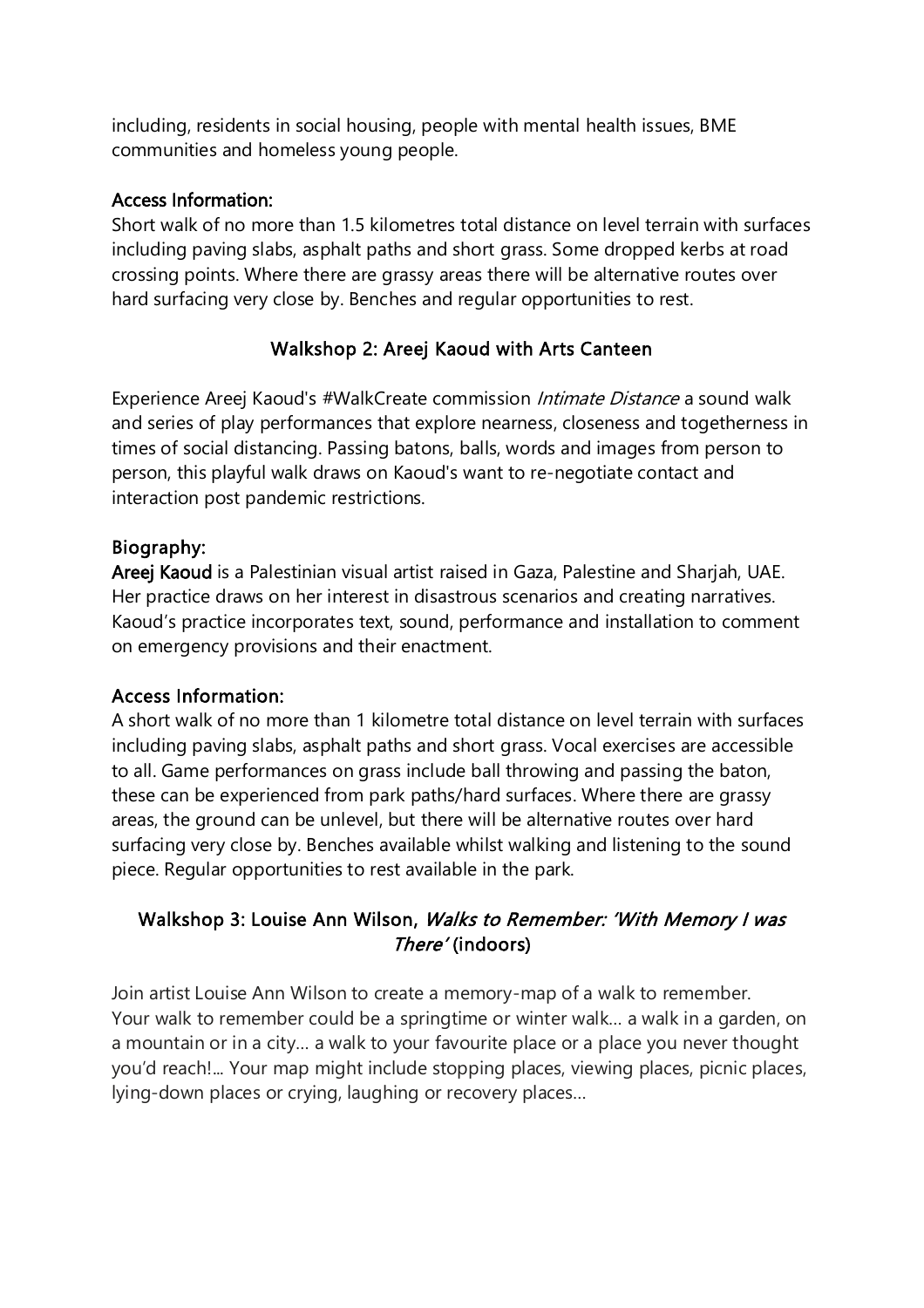#### Biography:

Dr Louise Ann Wilson is a scenographer-researcher who creates site-specific walkingperformances that give-voice to 'missing' or marginal life-events. Her work has addressed terminal illness and bereavement, in/fertility and childlessness-bycircumstance, (im)mobility and memory, and the impact of change – personal and topographical. She is the author of the book Sites of Transformation (2022). https://www.louiseannwilson.com @lawilsonco

## Access Information:

A drawing activity that can be carried out seated inside.

# Walkshop 4: Laura Fisher, Going Out | Going In & Going In | Going Out (outdoors/indoors audio walks)

GOING OUT | GOING IN by Laura Fisher with music by Sonia Killmann, is an audio performance for headphones and a solo journey through an urban landscape. The listener is invited to slow down, observe the streets and buildings around them and be guided by their curiosity on a journey through the city. GOING OUT | GOING IN contemplates the built environments we inhabit and the ways they move us.

#### Access Information:

An audio walk experienced using phones or ipods and headphones. Going Out/ is experienced walking outside at your own pace. The surrounding neighbourhood is flat, with level asphalt paths and paved areas. There is a park 100 metres away from the venue with grassy areas and hard surfaced paths, as well as benches to rest on. Duration 40 minutes.

GOING IN | GOING OUT by Laura Fisher with music by Sonia Killmann is an audio performance which invites listeners to participate from inside MOLA and be gently guided through relaxation and movement. Listeners are invited to take a moment to pause, to connect with their bodies and memories and to move with others in a shared moment in time. GOING IN | GOING OUT contemplates the body as a site for memory and bodies as a shared site for choreography across time and place.

#### Access Information:

An audio walk experienced using phones or ipods and headphones. Going In/ is to be listened to inside, seated or with small movements. Duration 35 minutes.

#### Biography:

Laura Fisher (she/they) is a dance artist, producer, and choreographic performance maker based in Glasgow, Scotland. They work across live art, dance, design and club performance. Laura's artistic practice considers space as an artistic and political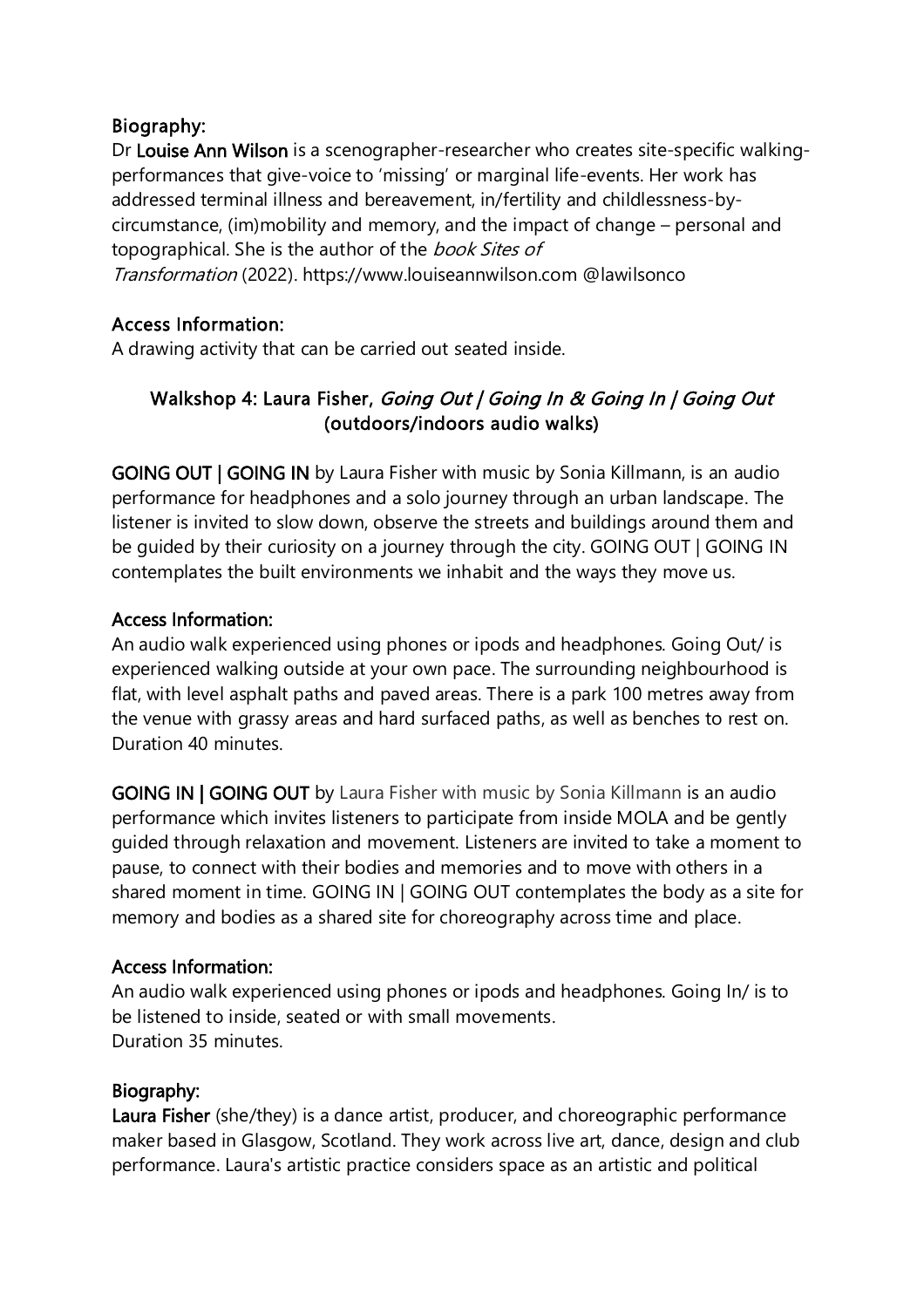collaborator: who occupies it? who can access it? who is visible? how you/we experience moving through it?<https://www.laurafisherperformance.com/>

## 15.00 - 16.30

## Walkshop 5: Elspeth Penfold and CITiZAN/MOLA

Join Lawrence Northall from CiTIZAN and Elspeth Penfold to open portals to local heritage through the lens of Quechua an indigenous Andean culture. Using techniques explored in the Walk Create commission Intertidal, this walkshop invites you to take part in an archaeological survey, a timeless wandering through magical realism. We will use the ancient art of Andean knots "quipus" to weave together local heritage and poetry using thread and word.

#### Biography:

Elspeth Penfold is a Bolivian/Argentinian artist who has lived and worked in the UK since the 1970s. Her multi-disciplinary practice incorporates spinning and weaving, painting and drawing, walking and writing. She has been working on a Walk Create commission with MOLA and MENCAP in Whitstable, Kent.

#### Access Information:

Short walk of no more than 1.5 kilometres total distance on level terrain with surfaces including paving slabs, asphalt paths and short grass. Some dropped kerbs at road crossing points. Where there are grassy areas there will be alternative routes over hard surfacing very close by. Benches and regular opportunities to rest.

#### Walkshop 6: Guen Murroni and Open Clasp/West End Women and Girls

Join writer/director Guen Murroni in a walk exploring street safety with a focus on women's experiences in urban space. You will use sensory walking engagement exercises and walking-storytelling to generate narratives of place, writing as a group and individually, using Hackney Women's safety map as an inspirational starting point.

#### Biography:

Guen Murroni is an award winning Italian/Irish writer and director who has been working with Open Clasp theatre on a Walk Create commission, alongside facilitators Kiran Khan and Sarah Lamb at West End Women and Girls (Newcastle). Murroni's work deals with the politics and policing of space, accessibility and representation.

#### Access Information:

Short walk of no more than 1.5 kilometres total distance on level terrain with surfaces including paving slabs, asphalt paths and short grass. Some dropped kerbs at road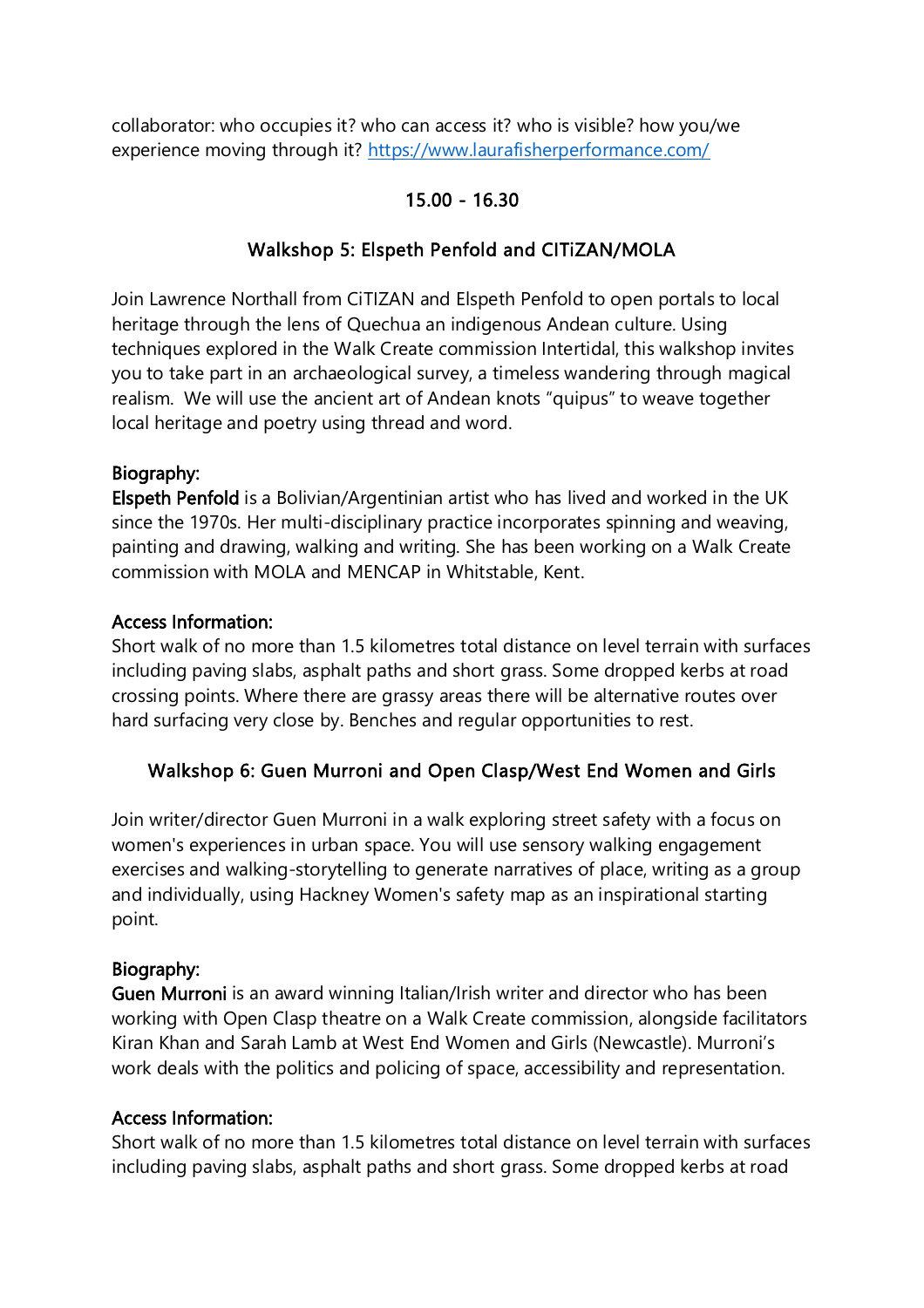crossing points. Where there are grassy areas there will be alternative routes over hard surfacing very close by. Benches and regular opportunities to rest.

# Walkshop 7: Louise Ann Wilson (indoors)

See Information above for Walkshop 3.

## Walkshop 8: Laura Fisher (outdoors/indoors audio walks)

See information above for Walkshop 4

#### 16.45 - 17.30 - Refreshments & discussion: dialogue, exchange, connections, feedback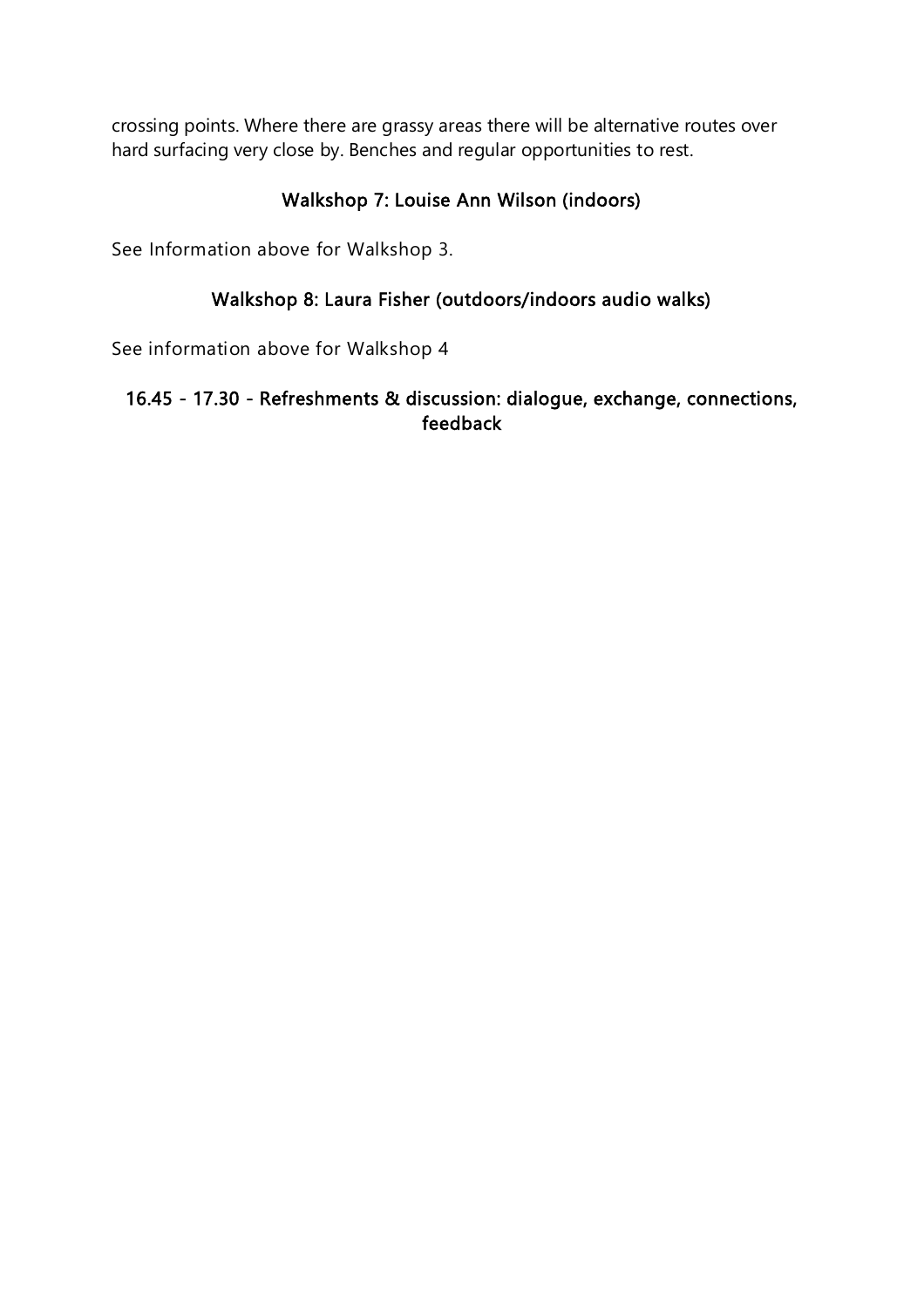# Day 2

## University of East London (UEL) and online Thursday 19 May: 10.00am-5pm

Day 2 is a hybrid event and will focus on sharing the project research findings and the outcomes from four artist commissions. This day is aimed at walking, health and community organisations, and artists and researchers interested in, or working across, walking, culture, and participatory arts. Tickets can be booked for the full day at UEL or remotely online.

#### Venue Access Information:

The meeting room at UEL USS is a large space on the 3rd floor with lift access. Seating and standing space available. A quiet, rest space classroom will be available for use on the same floor.

# 10 - 10.30 - Registration + refreshments

## 10 .30- 11.15 - Project Presentation 1: Public experiences of walking & creativity in COVID19

In this presentation the #WalkCreate team will share findings from the Walking Publics strand of the research project, exploring peoples' experiences of walking and creative walking during the pandemic.

# Access Information:

We will use projected slides on a screen in the meeting room space as a presentation aid. Speakers will be presenting live in the room, with streaming to remote viewers. Seating and standing space available.

# 11.15 - 12.00 - Project Presentation 2: Artists' use of walking during COVID19

In this presentation the #WalkCreate team will share what the outcomes of the Walking Arts strand of the project that explores how artists have used walking in their work during COVID-19.

#### Access Information:

We will use projected slides on a screen in the meeting room space as a presentation aid. Speakers will be presenting live in the room, with streaming to remote viewers. Seating and standing space available.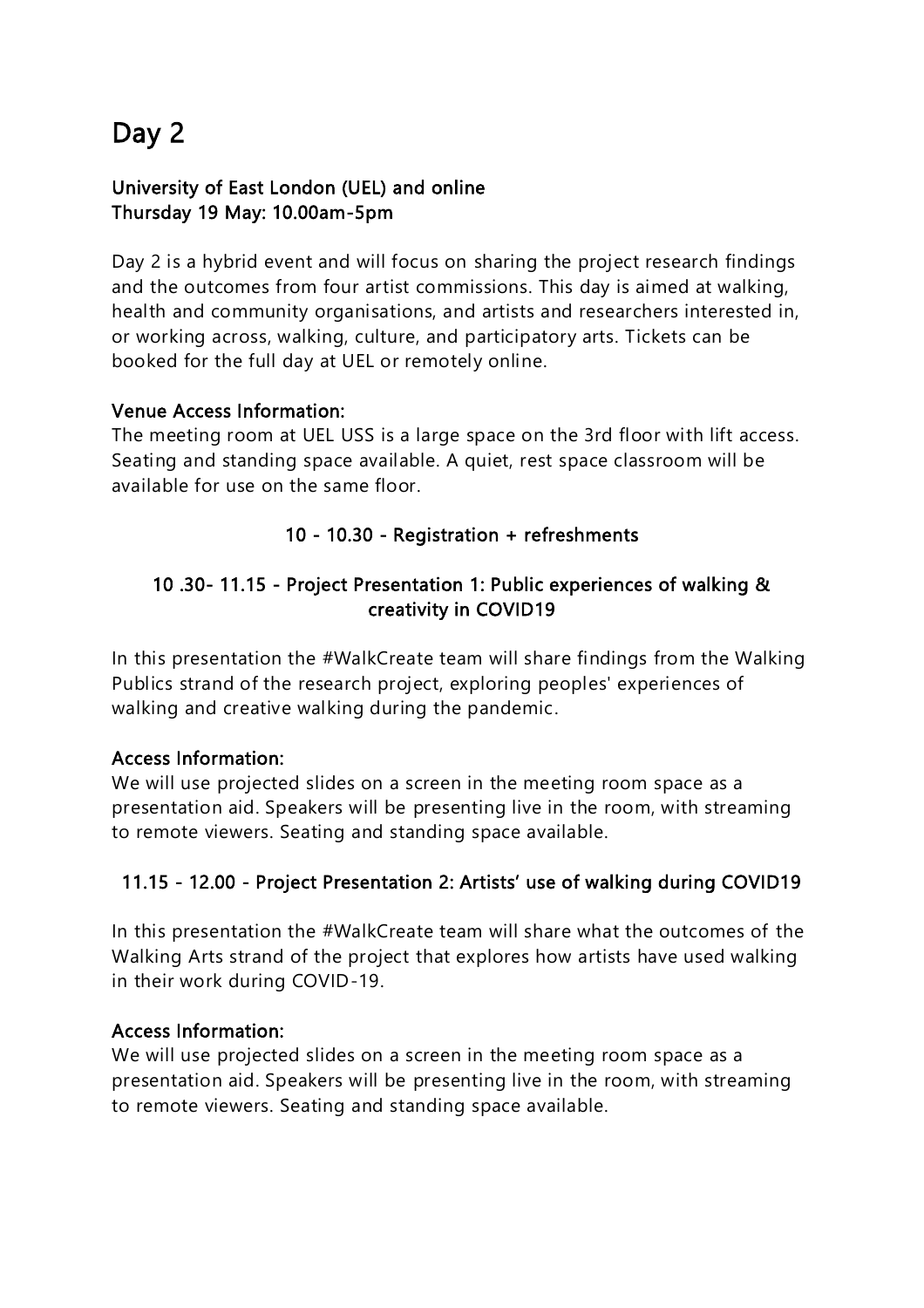#### 12.00 - 12.15 - Artists' Gallery Slideshow

#### Access Information:

Projected slides on a screen in the meeting space, Seating and standing space available.

#### 12.15 - 12.45 - Discussion/Exchange

#### 12.45 - 14.00 - Lunch + The Walkbook Excursions

#### Access Information:

Optional short walk of no more that 1k on the flat in an urban environment with surfaces including asphalt and paving.

## 14.00 - 14.15 - Introduction to Artist Commissions

During these two panel sessions the #WalkCreate commissioned artists will share outcomes and reflections from their participatory walking artworks made in response to our research project challenges.

## 14.15 - 15.15 - #WalkCreate Artist Talks 1 & 2: Kate Green & Laura Bradshaw & Steven Anderson

Kate Green's *Finding a Way* is a collaboration with the members of Leominster Meeting Centre, Herefordshire, to develop a 'non-linear heritage trail' around the town, with, and for, people who live with dementia. The aim of the work has been to celebrate, rather than interpret as a failing, changes that occur in cognitive orientational and navigational skills when living with dementia.

Laura Bradshaw and Steven Anderson have been working with The Prince and Princess of Wales Hospice in Glasgow to create an audio walk. Laura and Steven have been researching the principles of holistic care through the environment of the hospice. The project has seen them exploring and responding to the hospice gardens at PPWH in order to create a sensory audio walk as an act of care for patients, their families, staff and visitors.

#### Artist Biographies:

Kate Green is passionate about introducing new audiences to creative walking as a way to better understand our complex relationship with the rural landscape. Previous works include Watershed Line (2021) which saw Kate circumnavigate the seventy-square-mile Welsh watershed claimed by Birmingham in 1892, suggesting microcosmic parallels with our current global crisis.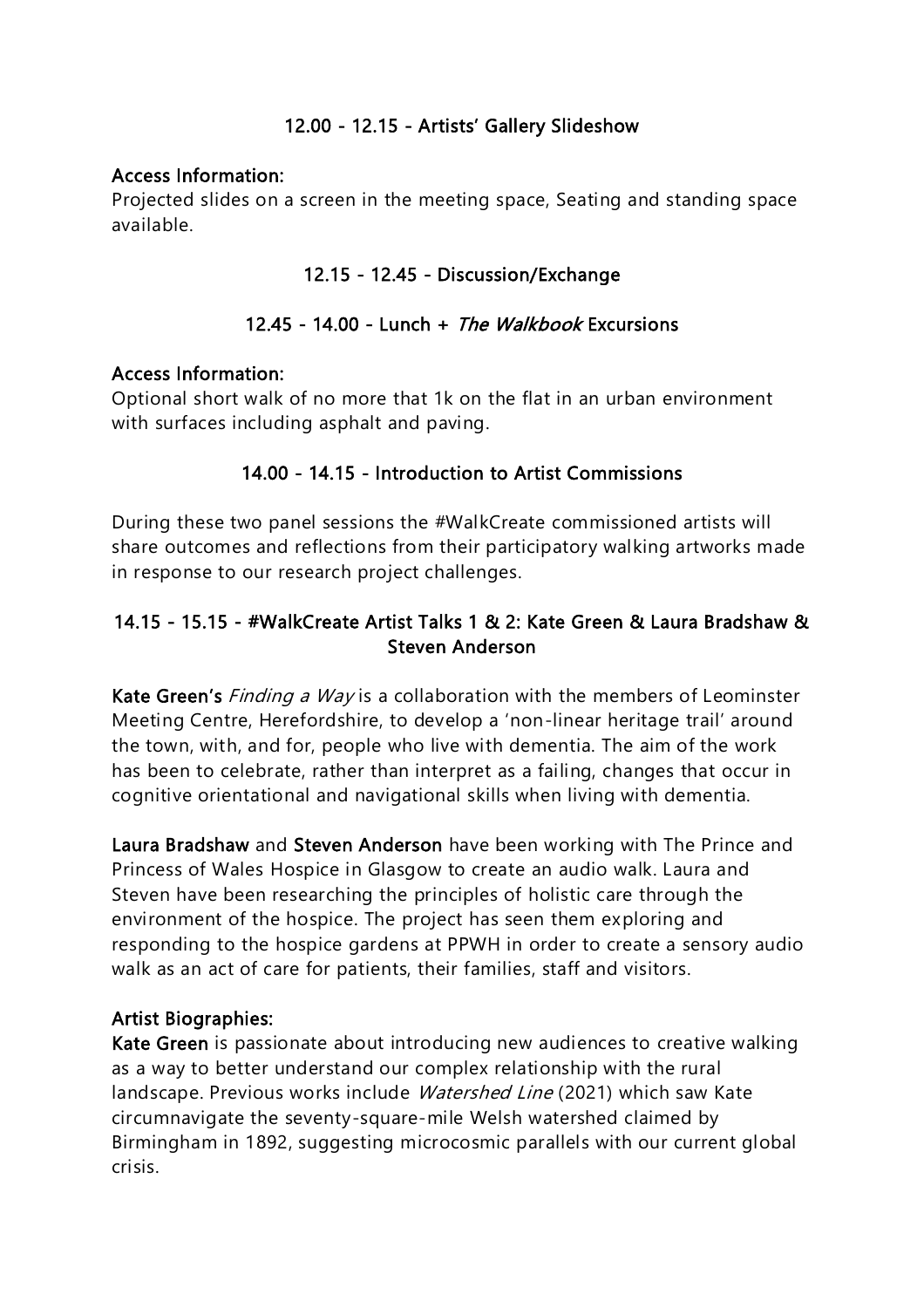Laura Bradshaw is a mother-artist working within performance, movement and dance under the name Scrimshaw Projects. Laura makes performance works for theatre and dance spaces, galleries, healthcare contexts and outdoor spaces. She develops creative movement processes which invite a connection to the living, present body in relationship with other and environment.

Steven Anderson often makes site specific collaborative art projects that bring together visual art and performance approaches within gallery and healthcare contexts. Through practices of painting, live performance and tutoring, his work seeks to find ways of supporting idiosyncratic, autonomous creative processes.

#### Access Information:

Speakers will be presenting remotely and will appear on screen in the room. Seating and standing space available.

#### 15.15 - 16.15 - #WalkCreate Talks 3 & 4: Henna Asikainen and Shonagh Short

Henna Asikainen's project is a collaboration with people who have experienced forced displacement and are seeking asylum in Newcastle, and has aimed to challenge exclusionary cultural practices that impress a sense of homelessness and not belonging. Using thematic walks, the groups have explored the city together, ranging from public sculptures to urban plant life, with a special focus on trees that are migrants themselves. All of the walks have ended with a communal meal in a different location in the city.

Shonagh Short's project To the Moon and Back looks at the walk to and from school as a journey of care, both in practical terms - caring for children, keeping them safe day after day - but also as a space of transition, an unburdening of responsibilities, a shift in identity. Shonagh's project is inspired by the 2021 space race between white, male billionaires and the realisation that the daily walking of a diverse school community in a low income area clocked up more miles per day than the journey to space.

#### Artist Biographies:

Dr Henna Asikainen is a Finnish artist based in Newcastle upon Tyne, UK. Her practice explores humans' complex relationship with nature and its intersections with social justice, climate justice, migration and notions of belonging. Her work is often made with the participation of people who have a lived experience of displacement.